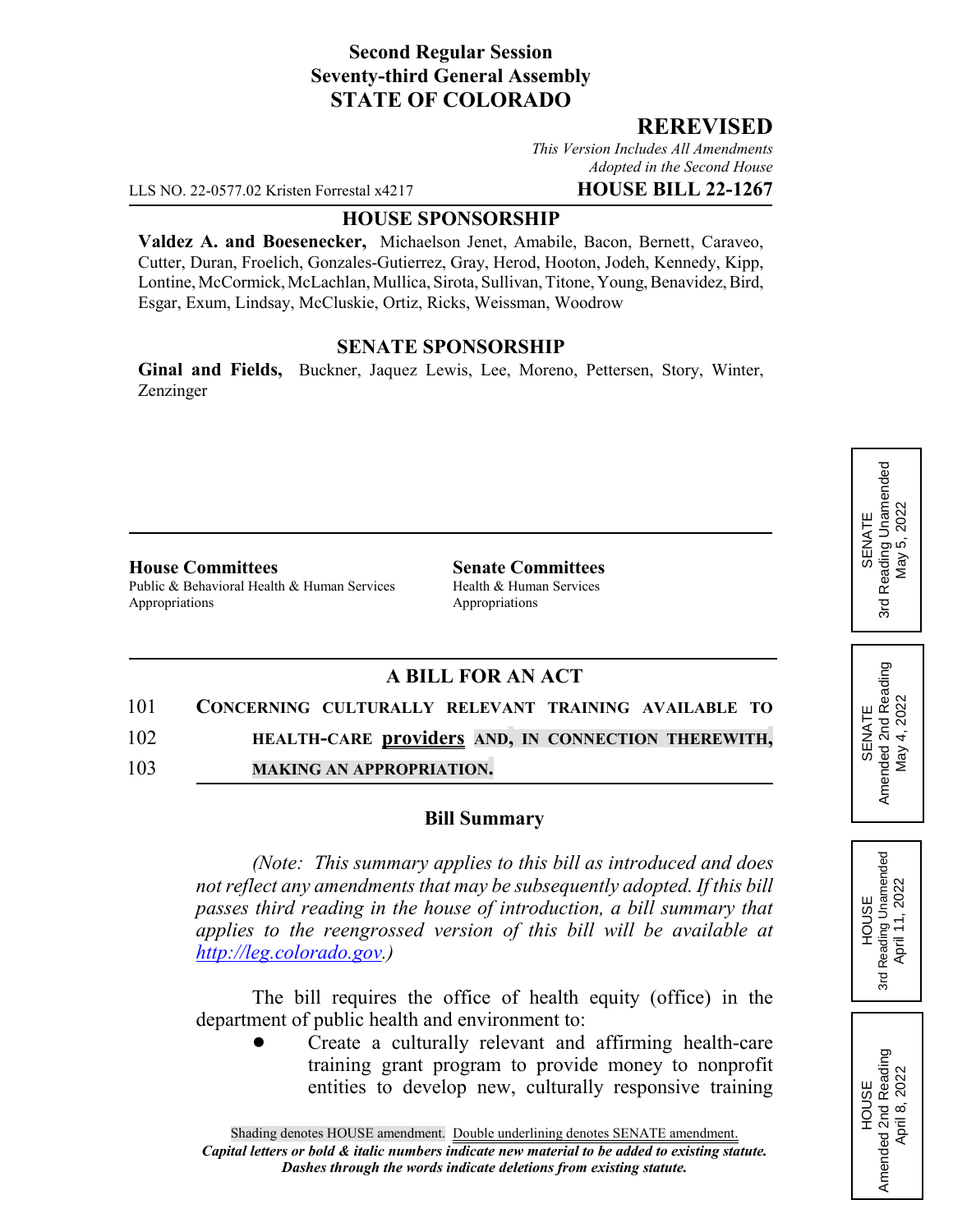programs to benefit priority populations; and

! Contract with a third-party administrator to administer the program.

The third-party administrator is required to:

- ! Issue a request for proposal for applications from nonprofit entities who wish to participate in the program to develop culturally relevant and affirming health-care training for health-care professionals; and
- Submit the list of the qualified applicants for the program to the health equity commission in the office for approval.

Each regulator in the division of professions and occupations in the department of regulatory agencies for the applicable health-care professional is required to provide information concerning the training courses available to the licensee, certificate holder, or registrant. The regulator is required to encourage participation in the training courses.

The general assembly is required to appropriate \$1 million to the department for allocation to the office for the program.

|  |  |  |  | Be it enacted by the General Assembly of the State of Colorado: |
|--|--|--|--|-----------------------------------------------------------------|
|--|--|--|--|-----------------------------------------------------------------|

2 **SECTION 1.** In Colorado Revised Statutes, **add** 25-4-2209 as

3 follows:

4 **25-4-2209. Culturally relevant and affirming health-care** 5 **training - health-care providers - grants - definition.** (1) AS USED IN

- 6 THIS SECTION:
- 7
- 8 (a) "PRIORITY POPULATIONS" MEANS PEOPLE EXPERIENCING 9 HOMELESSNESS; PEOPLE INVOLVED WITH THE CRIMINAL JUSTICE SYSTEM; 10 BLACK PEOPLE, INDIGENOUS PEOPLE, AND PEOPLE OF COLOR; AMERICAN 11 INDIANS AND ALASKA NATIVES; VETERANS; PEOPLE WHO ARE LESBIAN, 12 GAY, BISEXUAL, TRANSGENDER, QUEER, OR QUESTIONING; PEOPLE OF 13 DISPROPORTIONATELY AFFECTED SEXUAL ORIENTATIONS AND GENDER 14 IDENTITIES; PEOPLE WHO HAVE AIDS OR HIV; OLDER ADULTS; CHILDREN 15 AND FAMILIES; AND PEOPLE WITH DISABILITIES, INCLUDING PEOPLE WHO 16 ARE DEAF AND HARD OF HEARING, PEOPLE WHO ARE BLIND AND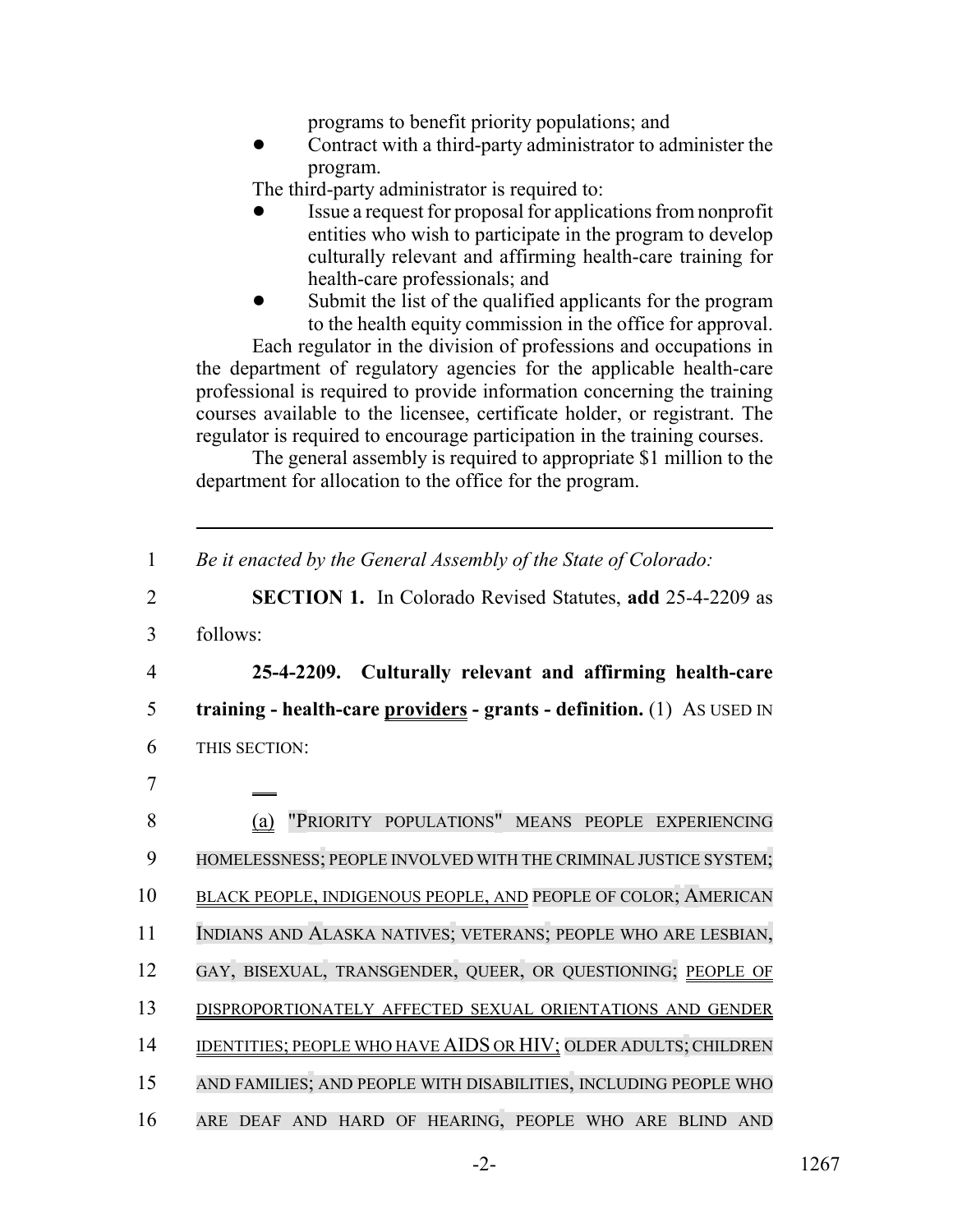DEAFBLIND, PEOPLE WITH BRAIN INJURIES, PEOPLE WITH INTELLECTUAL AND DEVELOPMENTAL DISABILITIES, PEOPLE WITH OTHER CO-OCCURRING DISABILITIES; AND OTHER POPULATIONS AS DEEMED APPROPRIATE BY THE OFFICE OF BEHAVIORAL HEALTH.

 (b) "PROGRAM" MEANS THE CULTURALLY RELEVANT AND AFFIRMING HEALTH-CARE TRAINING GRANT PROGRAM CREATED IN SUBSECTION (2) OF THIS SECTION.

 (c) "PROVIDER" MEANS AN INDIVIDUAL LICENSED, CERTIFIED, OR 9 REGISTERED PURSUANT TO TITLE 12 TO PROVIDE HEALTH-CARE SERVICES AND AN INDIVIDUAL CERTIFIED OR LICENSED AS AN EMERGENCY MEDICAL SERVICE PROVIDER BY THE DEPARTMENT. "PROVIDER" DOES NOT INCLUDE A VETERINARIAN.

 (d) "REGULATOR" HAS THE SAME MEANING AS SET FORTH IN SECTION 12-20-102 (14).

 (2) (a) ON OR BEFORE JANUARY 1, 2023, THE OFFICE SHALL CREATE A CULTURALLY RELEVANT AND AFFIRMING HEALTH-CARE TRAINING GRANT PROGRAM TO PROVIDE MONEY TO NONPROFIT ENTITIES AND STATEWIDE ASSOCIATIONS OFHEALTH-CARE PROVIDERS TO DEVELOP NEW, CULTURALLY RESPONSIVE TRAINING PROGRAMS TO BENEFIT 20 PRIORITY POPULATIONS.

21 (b) THE DIRECTOR OF THE OFFICE SHALL CONTRACT WITH A THIRD-PARTY ADMINISTRATOR TO ADMINISTER THE PROGRAM. THE 23 THIRD-PARTY ADMINISTRATOR SHALL:

**(I) ISSUE A GRANT APPLICATION FOR NONPROFIT ENTITIES AND**  STATEWIDE ASSOCIATIONS OF HEALTH-CARE PROVIDERS WHO WISH TO PARTICIPATE IN THE PROGRAM TO DEVELOP CULTURALLY RELEVANT AND AFFIRMING HEALTH-CARE TRAINING FOR PROVIDERS; AND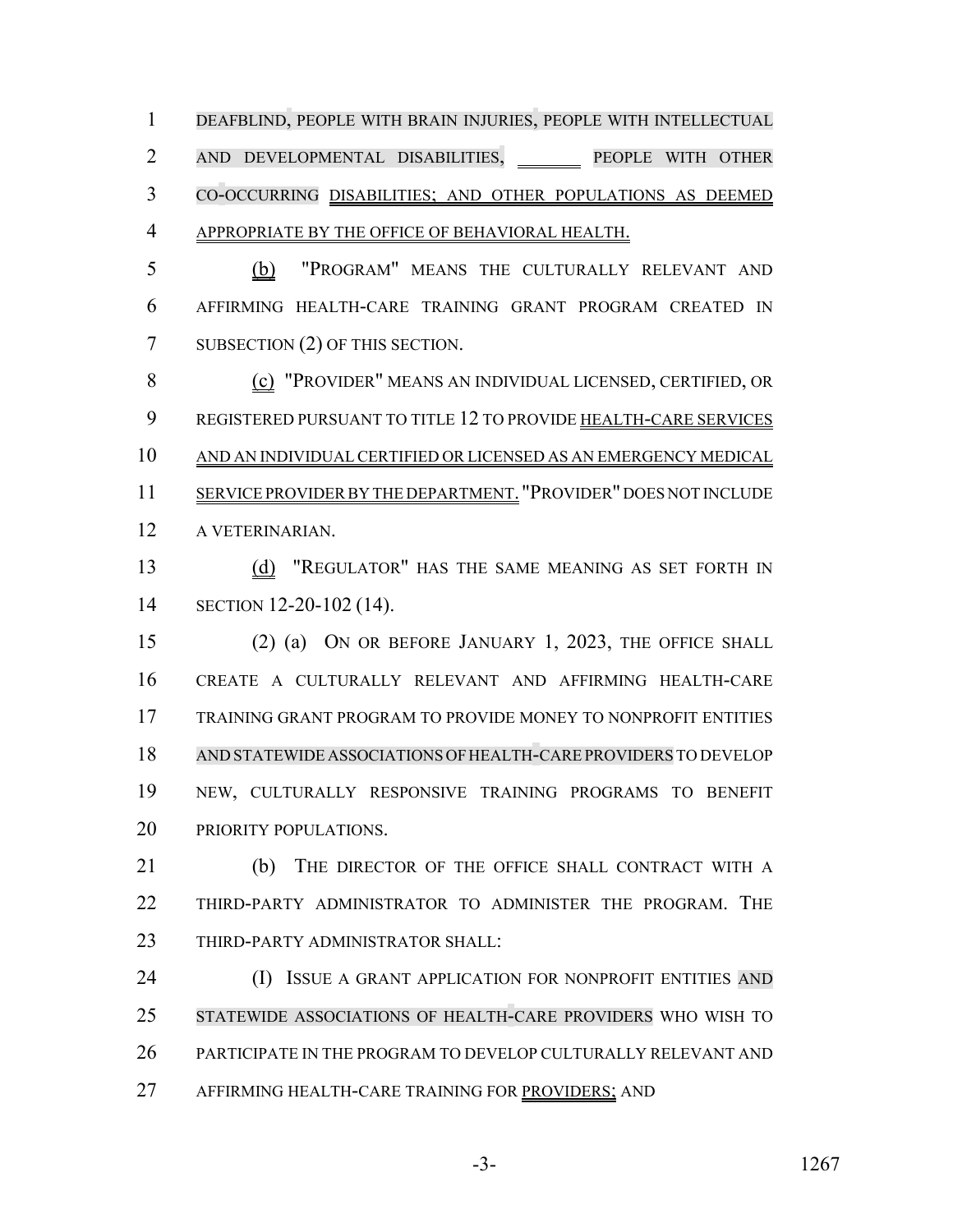(II) SUBMIT THE LIST OF THE QUALIFIED APPLICANTS FOR THE 2 PROGRAM TO THE COMMISSION FOR APPROVAL.

 (3) IN ORDER TO BE QUALIFIED TO PARTICIPATE IN THE PROGRAM, THE NONPROFIT ENTITY AND STATEWIDE ASSOCIATIONS OF HEALTH-CARE PROVIDERS MUST BE ABLE TO PROVIDE CULTURALLY RELEVANT AND AFFIRMING HEALTH-CARE TRAINING THAT:

 (a) TEACHES PROVIDERS HOW TO PROVIDE EFFECTIVE, EQUITABLE, UNDERSTANDABLE, SAFE, QUALITY, AND RESPECTFUL CARE AND SERVICES THAT ARE RESPONSIVE TO DIVERSE CULTURAL HEALTH BELIEFS AND PRACTICES, PREFERRED LANGUAGES, HEALTH LITERACY, AND OTHER COMMUNICATION NEEDS;

 (b) EQUIPS PROVIDERS WITH THE KNOWLEDGE, SKILLS, AND AWARENESS TO BEST SERVE ALL PATIENTS, REGARDLESS OF CULTURAL OR LANGUAGE BACKGROUND; AND

(c) FOCUSES ON:

 (I) CULTURALLY RESPONSIVE AND CLINICALLY COMPETENT CARE FOR PRIORITY POPULATIONS; AND

 (II) INTERSECTIONALITY, RESPECTFUL CARE, IMPLICIT BIASES, AND SEXUAL ORIENTATION AND GENDER IDENTITY DATA COLLECTION.

20 (4) WHILE CREATING THE LIST OF QUALIFIED ENTITIES TO CONDUCT THE CULTURALLY RELEVANT AND AFFIRMING HEALTH-CARE TRAINING, 22 THE DIRECTOR OF THE OFFICE SHALL CONSIDER THE ABILITY OF EACH QUALIFIED ENTITY TO ADDRESS THE NEEDS OF PRIORITY POPULATIONS 24 THROUGH ITS TRAINING PROGRAM.

 (5) THE COMMISSION SHALL REVIEW THE LIST OF QUALIFIED ENTITIES THAT APPLY FOR PARTICIPATION IN THE GRANT PROGRAM, SELECT ENTITIES TO PARTICIPATE IN THE GRANT PROGRAM, AND PROVIDE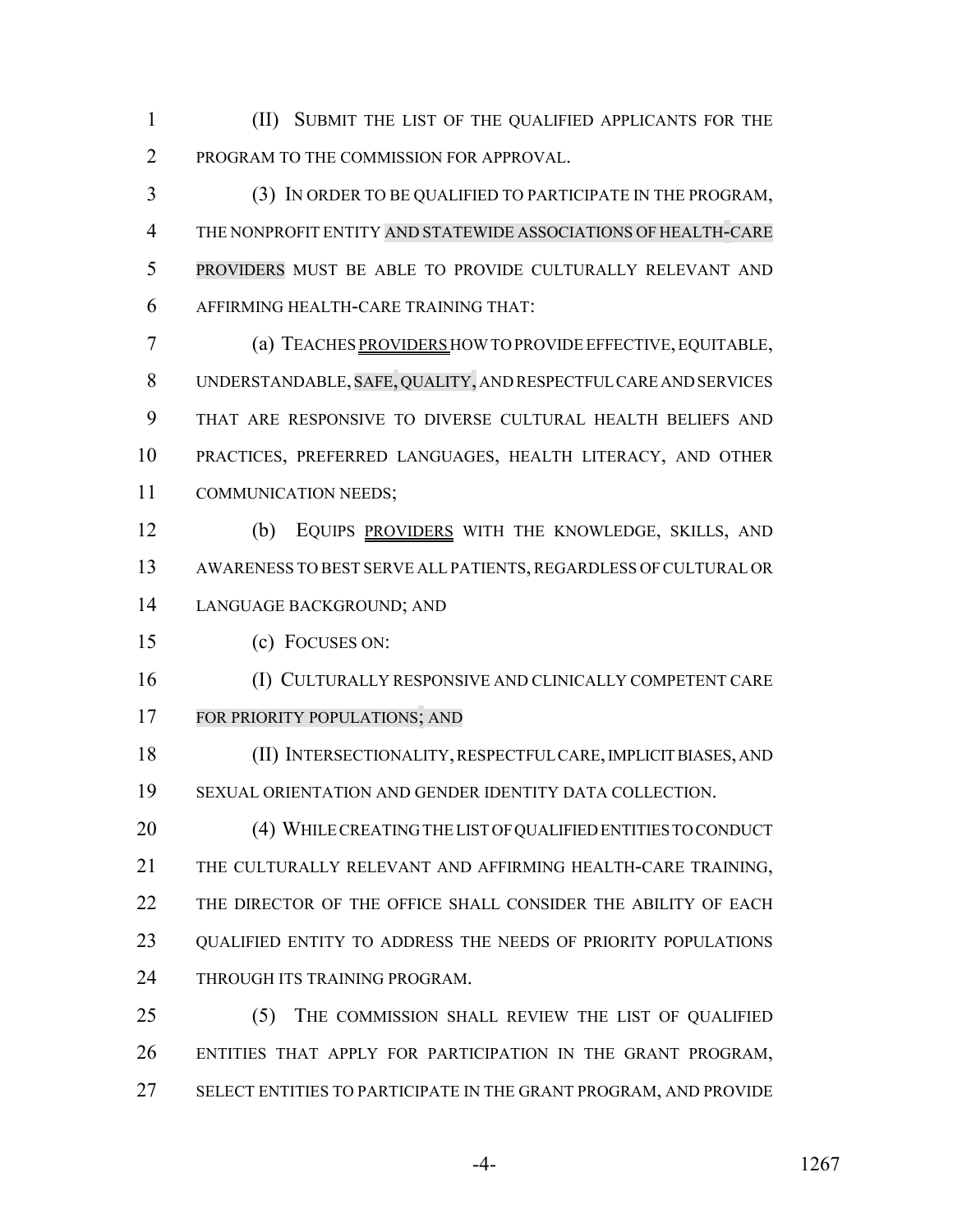A LIST OF THE SELECTED ENTITIES TO THE OFFICE.

2 (6) (a) THE OFFICE SHALL PROVIDE A LIST OF QUALIFIED ENTITIES THAT ARE SELECTED BY THE COMMISSION, A DESCRIPTION OF THE TRAINING OFFERED, AND INFORMATION REGARDING THE GRANT PROGRAM TO THE REGULATOR OF EACH PROVIDER.

 (b) EACH QUALIFIED ENTITY THAT IS SELECTED BY THE COMMISSION TO PROVIDED TRAINING IS ENCOURAGED TO WORK WITH REGULATORS IN EACH HEALTH-CARE PROFESSION TO ENSURE THAT EACH PROVIDER WHO COMPLETES THE TRAINING RECEIVES CONTINUING EDUCATION CREDIT WHERE APPLICABLE.

 (7) FOR THE 2022-23 STATE FISCAL YEAR, THE GENERAL ASSEMBLY SHALL APPROPRIATE NINE HUNDRED THOUSAND DOLLARS FROM THE GENERAL FUND TO THE DEPARTMENT FOR ALLOCATION TO THE OFFICE FOR THE PURPOSES OF THIS SECTION, INCLUDING PAYMENT FOR A THIRD-PARTY ADMINISTRATOR.ANY UNEXPENDED MONEY REMAINING AT 16 THE END OF THE 2022-23 STATE FISCAL YEAR:

 (a) DOES NOT REVERT TO THE GENERAL FUND OR ANY OTHER FUND;

 (b) MAY BE USED BY THE DEPARTMENT IN SUBSEQUENT STATE 20 FISCAL YEARS WITHOUT FURTHER APPROPRIATION; AND

 (c) SHALL NOT BE USED FOR ANY OTHER PURPOSE OTHER THAN THE 22 PURPOSES SET FORTH IN THIS SECTION.

 **SECTION 2.** In Colorado Revised Statutes, **add** 12-30-119 as follows:

 **12-30-119. Culturally relevant and affirming health-care training - health-care providers - grants - definition.** (1) AS USED IN THIS SECTION, "HEALTH-CARE PROVIDER" MEANS AN INDIVIDUAL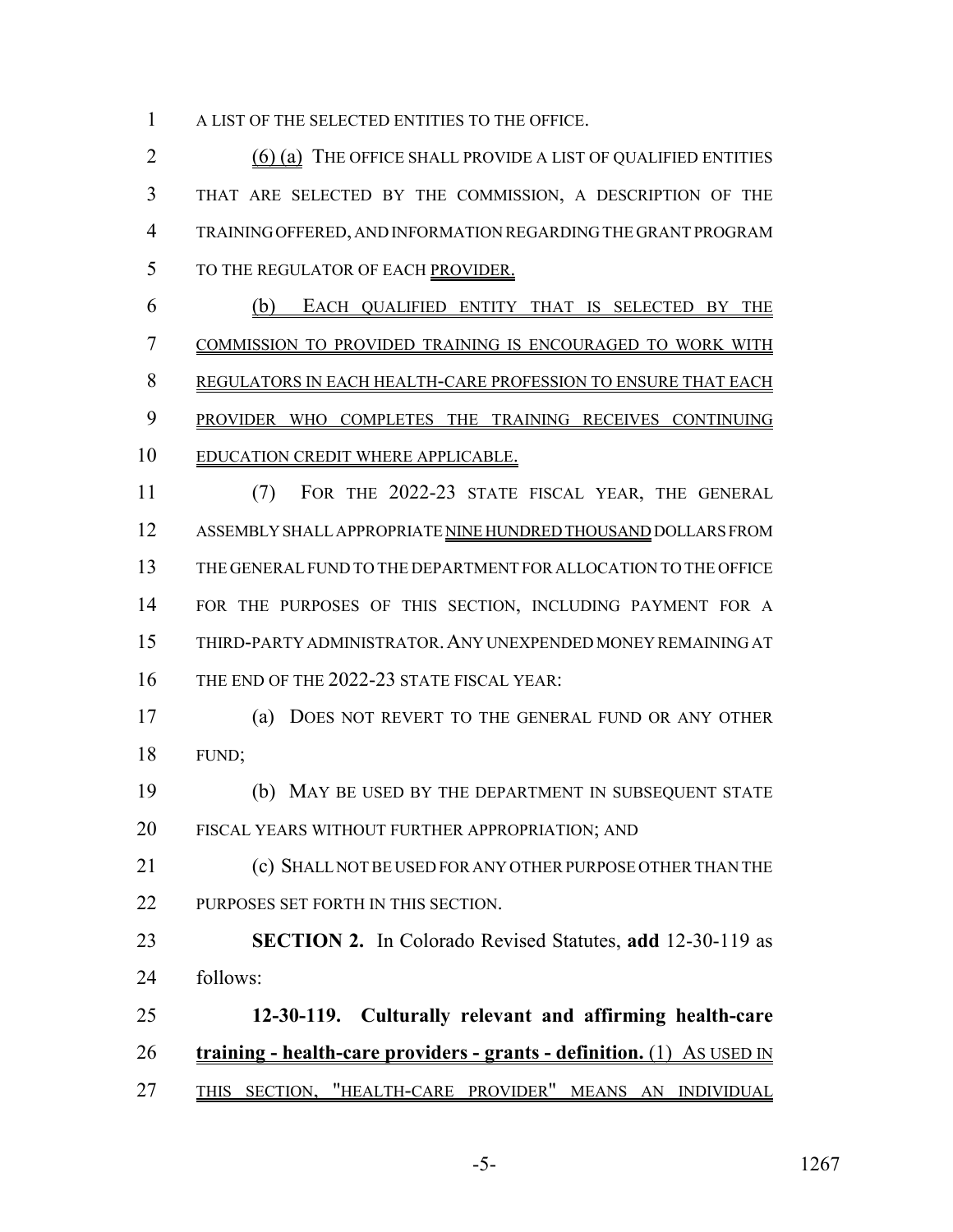1 LICENSED, CERTIFIED, OR REGISTERED PURSUANT TO THIS TITLE 12 TO PROVIDE HEALTH-CARE SERVICES. "HEALTH-CARE PROVIDER" DOES NOT INCLUDE A VETERINARIAN.

 (2) EACH REGULATOR OF HEALTH-CARE PROVIDERS SHALL PROVIDE EACH HEALTH-CARE PROVIDER WITH THE INFORMATION THAT THE REGULATOR RECEIVES FROM THE OFFICE OF HEALTH EQUITY PURSUANT TO SECTION 25-4-2209 REGARDING THE CULTURALLY RELEVANT AND AFFIRMING HEALTH-CARE TRAINING COURSES THAT ARE AVAILABLE TO EACH LICENSEE, CERTIFICATE HOLDER, AND REGISTRANT. EACH REGULATOR SHALL PROVIDE THE INFORMATION TO EACH HEALTH-CARE PROVIDER AT THE TIME THE HEALTH-CARE PROVIDER IS ISSUED OR RENEWS A LICENSE, CERTIFICATE, OR REGISTRATION AND SHALL ENCOURAGE PARTICIPATION IN THE TRAINING COURSES.

 **SECTION 3. Appropriation.** For the 2022-23 state fiscal year, \$900,000 is appropriated to the department of public health and environment for use by administration and support. This appropriation is 17 from the general fund. To implement this act, the department may use this 18 appropriation for program costs related to the office of health equity. Any money appropriated in this section not expended prior to July 1, 2023, is 20 further appropriated to the department for the 2023-24 state fiscal year for 21 the same purpose.

 **SECTION 4. Act subject to petition - effective date.** This act takes effect at 12:01 a.m. on the day following the expiration of the ninety-day period after final adjournment of the general assembly; except 25 that, if a referendum petition is filed pursuant to section 1 (3) of article V of the state constitution against this act or an item, section, or part of this act within such period, then the act, item, section, or part will not take